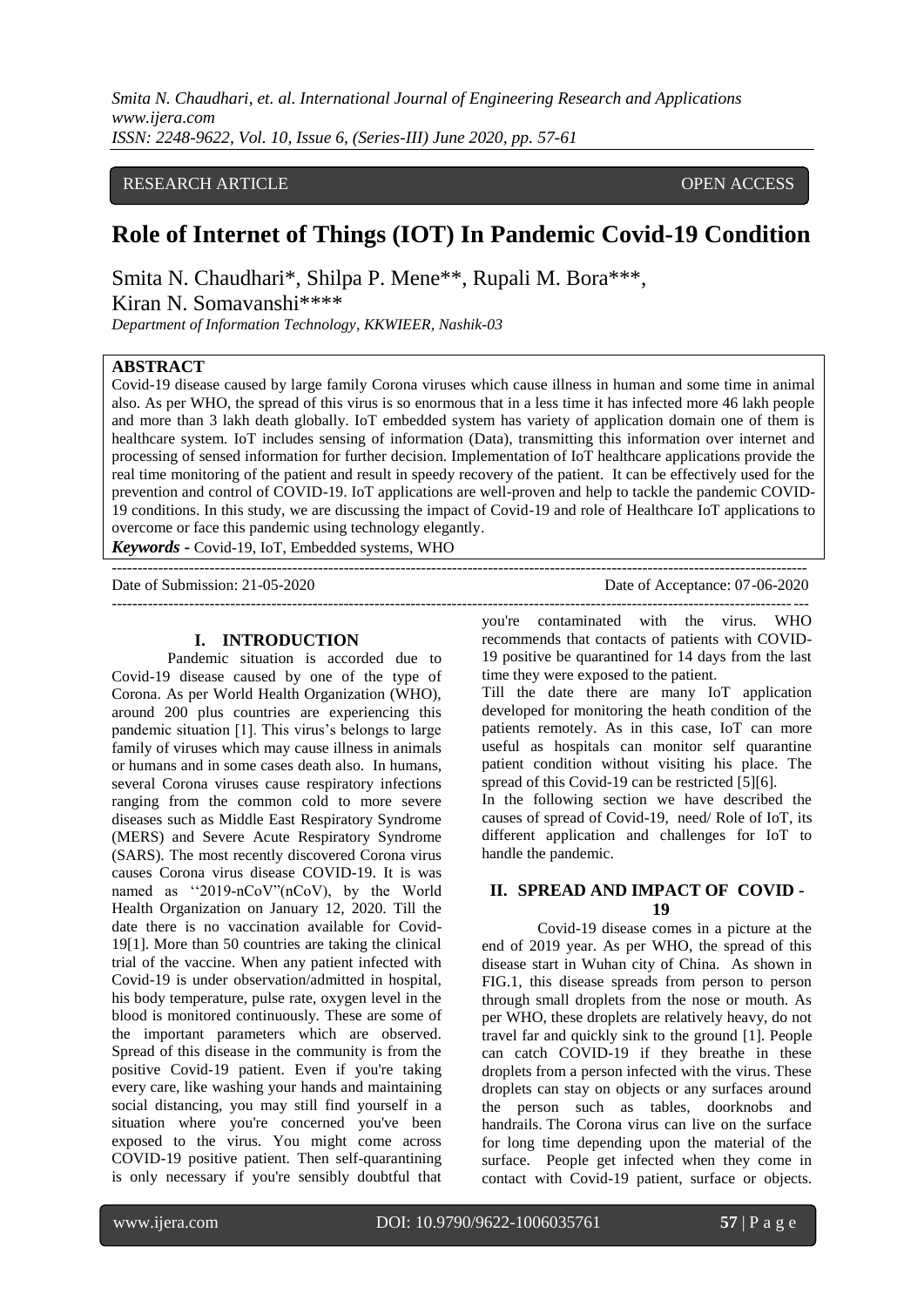*Smita N. Chaudhari, et. al. International Journal of Engineering Research and Applications www.ijera.com*

*ISSN: 2248-9622, Vol. 10, Issue 6, (Series-III) June 2020, pp. 57-61*

Therefore it is suggested to stay at least one meter away from others in this pandemic situation [2].



**Fig.1: Person to person Spread of Covid-19**

Covid 19 has a very painful impact on the mankind. It has destroyed the living of mankind. It has changed the way we interact with each other in the society. Almost all the sectors like industry, education etc were affected because of it

#### **III. IMPACTFUL UNIQUENESS OF IOT ASSOCIATED WITH MEDICAL FIELD**

There are various features of the IoT application. Here we can taking into consideration of those features because of which IoT applications are strongly recommended in medical filed shown in FIG.2. With seamless connectivity provided by IoT applications/devices, medical staff can monitor Covid-19 patient as well as self quarantine persons remotely[2][3]. As number of the medical staff are not available compared to the total number of infected or suspected Covid-19 virus. With data security provided by IoT applications, medical staff can collect the necessary parameter these patients at one place and decide further action[4]. IoT applications are easy to use so the patients can handle these applications on their own. With less implementation cost, IoT application provides great level of accuracy. IoT application will effectively restrict the person to person contact which will ultimately reduce the spread of the Covid-19. Also with use of such applications we can save a life of our medical staff, polices and municipality servants. As these are the real heroes in this pandemic situation.



**Fig.2 Why IoT in Covid-19 Pandemic situation**

## **IV. USEFUL IOT APPLICATION IN THIS PANDEMIC SITUATION**

The main parameter which are monitored in the hospital for the speedy recovery of the patients are body temperature, pulse rate and saturated oxygen level[5][6][10]. As shown in fig. 3, use of the IoT applications for monitoring different parameters will result in effective use of technology for speedy recovery of Covid-19 patient. It is also helpful for monitoring the self quarantined person by the health station. The health parameters which are monitored by IoT device are uploaded on cloud which will be useful for any doctor to analysis the patient history[11]. Along with monitoring health parameter, IoT provides the emergency services which include tracking the location (GPS) of patient by health station, establishing commutation between doctor and patient, sending ambulance from nearest hospital to patient.

For monitoring this parameter, different biosensors will be interfaced with different boards like Node MCU, Android and Raspberry Pi. Also we can set an alarm system for patient reminding him to monitor his health parameters which will be send to the medical officers and nearby health station. For sensing the heart rate in the IoT based system applications ROHM's BH1790GLC Optical sensor monitors, Pulse rate Sensor, BM-CS5R heart rate monitor, Wearable heart monitoring inductive sensor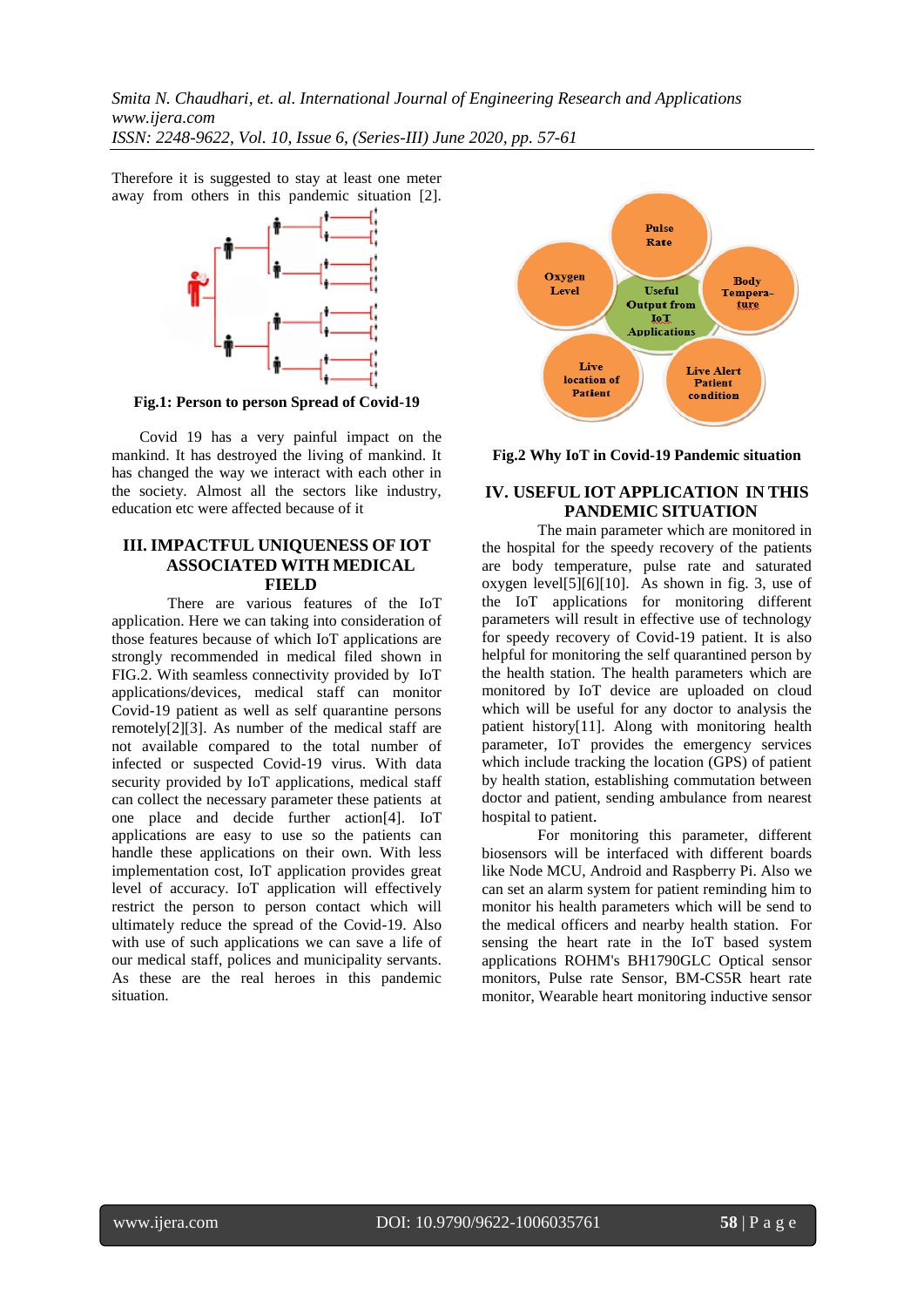

WHMIS sensors are used[13] [14] [15] [16][17].

#### **Fig.3. Different parameters monitored by IoT application**

For sensing the body temperature in the IoT based healthcare application LM 35, MAX30205, G-TPCO-033, NTC thermostats and RTD sensors are used [15][16][17][18] [20].One of the IoT application is developed to collect Healthcare information which is based on ontology method.

Doctors will build the ontology for the treatment of the patient at remote place. This method proved to be easy for all the doctors in emergency time[11].These data can be stored on the cloud for further analysis by the experts. With use of IoT, we can provide emergency services like ambulance, blood and doctor on call etc.

## **V. SIGNIFICANT IOT APPLICATIONS IN THIS PANDEMIC**

Internet of Things (IoT) has proved to be one of the growing technologies which helps in not only discover of new drugs but also in medical treatments. IoT develops networks of the devices such as sensors and board which result in healthcare management system. The data which is uploaded on the cloud are made secured. The accuracy increases as it captures the data and information of the captures the data and information of the patient without any human interaction. This data is useful for deciding the treatment of patient in emergency situation. In the Table1 we have listed such IoT application which are useful in this Covid-19 pandemic situation [5][6].

| <b>Table1.</b> Impactful Applications of IoT in Covid-19 Pandemic situation |                                        |                                                                                                                                      |
|-----------------------------------------------------------------------------|----------------------------------------|--------------------------------------------------------------------------------------------------------------------------------------|
| Sr.No.                                                                      | <b>Application</b>                     | <b>Description</b>                                                                                                                   |
| 1                                                                           | Monitoring the Health<br>Parameter     | IoT application will take record the reading and send it to<br>Healthcare center                                                     |
| $\overline{2}$                                                              | Storing the patient data on<br>cloud   | Patient health and personal data will be automatically uploaded on<br>the cloud for quick access.                                    |
| 3                                                                           | <b>Establish the Communication</b>     | IoT application can establish the emergency communication with<br>the patient if the readings are beyond the threshold ratio.        |
| $\overline{4}$                                                              | Availability of the<br>Ambulance       | By tracking the live location of the patient, ambulance will be made<br>available from nearest hospital.                             |
| 5                                                                           | Blood bank facility                    | IoT can keep the record of the blood donor and track the nearest<br>donor through SMS in emergency                                   |
| 6                                                                           | Marking Read, Green and<br>Orange Zone | Received cloud data will be analyzed to decide the zone                                                                              |
| 7                                                                           | Monitoring Self quarantine<br>persons  | Using IoT device, live location of the Self quarantining persons can<br>be tracked to activate alert system if they live their home. |
| 8                                                                           | <b>Health Care System</b>              | IoT based system can developed which will guide the people<br>regarding proper diet in this pandemic situation                       |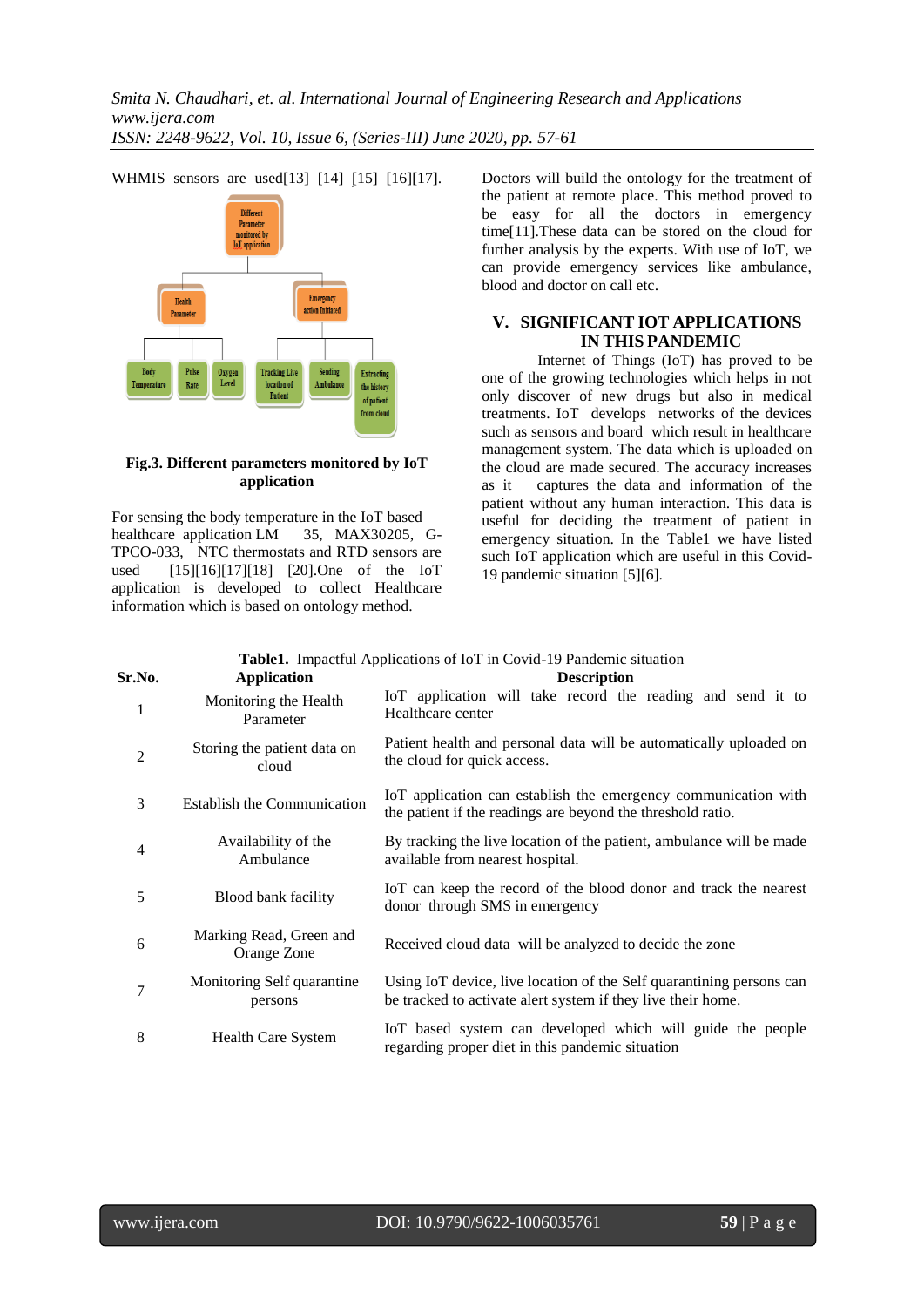## **VI. CHALLENGES FOR IOT TO HANDLE THE PANDEMIC**

As per data provided by WHO, the age group which is at the high risk is above 65 age [1]. Also the persons who are having heart disease and Diabetic are also the high risk in this pandemic situation created because of Covid-19. At this age, it difficult for these people to handle the IoT devices. They need the help of the person for correct reading. This will be the biggest challenge for IoT. As in this situation, sectors like Electricity Power supply is handled by only 30 to 40% peoples. Any kind of power failure will requires time to be get repaired. Power failure will result in loss of internet connection. So it may possible that data will not be uploaded or communication in time. The people at a rural area are not educated to handle the IoT devices. In India nearly 60% people lives in rural area. So we need to educate these people for handling these devices.

## **VII. CONCLUSION**

IoT provided a smart dedicated gateway to fight ageist the Covid-19 Pandemic. For this, IoT uses its strong integrated network. With this strong interconnectivity, healthcare monitoring devises are connected to the internet. All the data is monitored at the healthcare center remotely. In any emergency situation, it can automatically send a message to the doctors at hospital/healthcare center. Covid-19 patient and Self quarantine persons can be monitored properly at remote location with IoT devises. IoT proves to be an outstanding way to monitor the infected patient which will restrict the spread of Covid-19. In healthcare, IoT applications are helpful to maintain real-time information on the cloud. With this data, different statistical analysis can be done to predict upcoming circumstances of Covid-19. We can create a better positive environment with the proper usage of IoT applications.

#### **REFERENCES**

- [1]. [WWW.WHO.int/covid-19/information](http://www.who.int/covid-19/information)
- [2]. R. Y. Kim, "The Impact of COVID-19 on Consumers: Preparing for Digital Sales," in IEEE Engineering Management Review, doi: 10.1109/EMR.2020.2990115.
- [3]. Aleem A, Javaid M, Vaishya R, Deshmukh SG., "Areas of academic research with the impact of COVID-19"AJEM (Am J Emerg Med) 2020. <https://doi.org/> 10.1016/j.ajem.2020.04.022. In press.
- [4]. Stephanie b. Baker, Wei xiang, ian atkinso, "Internet of Things for Smart Healthcare: Technologies, Challenges, and Opportunities", S. B. Baker et al.: IoT for

Smart Healthcare: Technologies, Challenges, and Opportunities

- [5]. Ravi Pratap Singh , Mohd Javaid , Abid Haleem, "Internet of things (IoT) applications to fight against COVID-19 pandemic" Diabetes & Metaboli Syndrome: [Clinical Research & Reviews,](https://www.sciencedirect.com/science/journal/18714021) [Volume 14,](https://www.sciencedirect.com/science/journal/18714021/14/4)  [Issue 4,](https://www.sciencedirect.com/science/journal/18714021/14/4) July–August 2020, Pages 521-524.
- [6]. Ravi Pratap Singh, Mohd Javaid, Abid Haleem, Raju Vaishya, Shokat Ali, "Internet [of Medical Things \(IoMT\) for orthopaedic in](https://www.sciencedirect.com/science/article/pii/S097656622030179X)  [COVID-19 pandemic: Roles, challenges, and](https://www.sciencedirect.com/science/article/pii/S097656622030179X)  applications<sup>"</sup>, Journal of Clinical [Orthopaedics and TraumaI](https://www.sciencedirect.com/science/journal/09765662)n press, corrected proofAvailable online 15 May 2020.
- [7]. C. Guntuku and S. K. Pasupuleti, "Secure Authentication Scheme for Internet of Things in Cloud," 2018 3rd International Conference On Internet of Things: Smart Innovation and Usages (IoT-SIU), Bhimtal, 2018, pp. 1-7, doi: 10.1109/IoT-SIU.2018.8519890.
- [8]. S. Andreev, C. Dobre and P. Misra, "Internet of Things and Sensor Networks," in IEEE Communications Magazine, vol. 58, no. 4, pp. 74-74, April 2020, doi: 10.1109/MCOM.2020.9071994.
- [9]. [S. Muthukumar ;](https://ieeexplore.ieee.org/author/37086468451) [W.Sherine Mary ;](https://ieeexplore.ieee.org/author/37086467907) [R.](https://ieeexplore.ieee.org/author/37086956336)  [Rajkumar ;](https://ieeexplore.ieee.org/author/37086956336) [R. Dhina ;](https://ieeexplore.ieee.org/author/37086963179) [J. Gayathri ;](https://ieeexplore.ieee.org/author/37086956915) A. Mathivadhani, "Smart Humidity Monitoring System for Infectious Disease Control", 2019 [International Conference on Computer](https://ieeexplore.ieee.org/xpl/conhome/8811525/proceeding)  [Communication and Informatics \(ICCCI\).](https://ieeexplore.ieee.org/xpl/conhome/8811525/proceeding)
- [10]. P. Chatterjee, L. J. Cymberknop and R. L. Armentano, "IoT-based decision support system for intelligent healthcare — applied to cardiovascular diseases," 2017 7th International Conference on Communication Systems and Network Technologies (CSNT), Nagpur, 2017, pp. 362-366, doi: 10.1109/CSNT.2017.8418567.
- [11]. T. McDermott, "Developing Systems Thinking Skills using Healthcare as a Case Study," 2018 13th Annual Conference on System of Systems Engineering (SoSE), Paris, 2018, pp. 240-244, doi: 10.1109/SYSOSE.2018.8428717
- [12]. Abinaya, Vinoth Kumar, Swathika," Ontology based Public Healthcare System in Internet of Things",  $2<sup>nd</sup>$  International Symposium on Big Data and Cloud Computing (ISBCC'15).
- [13]. A.Brezulianu, [Oana Geman,](https://www.ncbi.nlm.nih.gov/pubmed/?term=Geman%20O%5BAuthor%5D&cauthor=true&cauthor_uid=31357390) [Marius Dan](https://www.ncbi.nlm.nih.gov/pubmed/?term=Zbancioc%20MD%5BAuthor%5D&cauthor=true&cauthor_uid=31357390)  [Zbancioc,](https://www.ncbi.nlm.nih.gov/pubmed/?term=Zbancioc%20MD%5BAuthor%5D&cauthor=true&cauthor_uid=31357390) [Marius Hagan,](https://www.ncbi.nlm.nih.gov/pubmed/?term=Hagan%20M%5BAuthor%5D&cauthor=true&cauthor_uid=31357390)[Cristian Aghion,](https://www.ncbi.nlm.nih.gov/pubmed/?term=Aghion%20C%5BAuthor%5D&cauthor=true&cauthor_uid=31357390) [D.](https://www.ncbi.nlm.nih.gov/pubmed/?term=Hemanth%20DJ%5BAuthor%5D&cauthor=true&cauthor_uid=31357390)  [Jude Hemanth,](https://www.ncbi.nlm.nih.gov/pubmed/?term=Hemanth%20DJ%5BAuthor%5D&cauthor=true&cauthor_uid=31357390) and [Le Hoang Son,](https://www.ncbi.nlm.nih.gov/pubmed/?term=Son%20LH%5BAuthor%5D&cauthor=true&cauthor_uid=31357390) "IoT Based Heart Activity Monitoring Using Inductive Sensors", Sensors (Basel) 2019